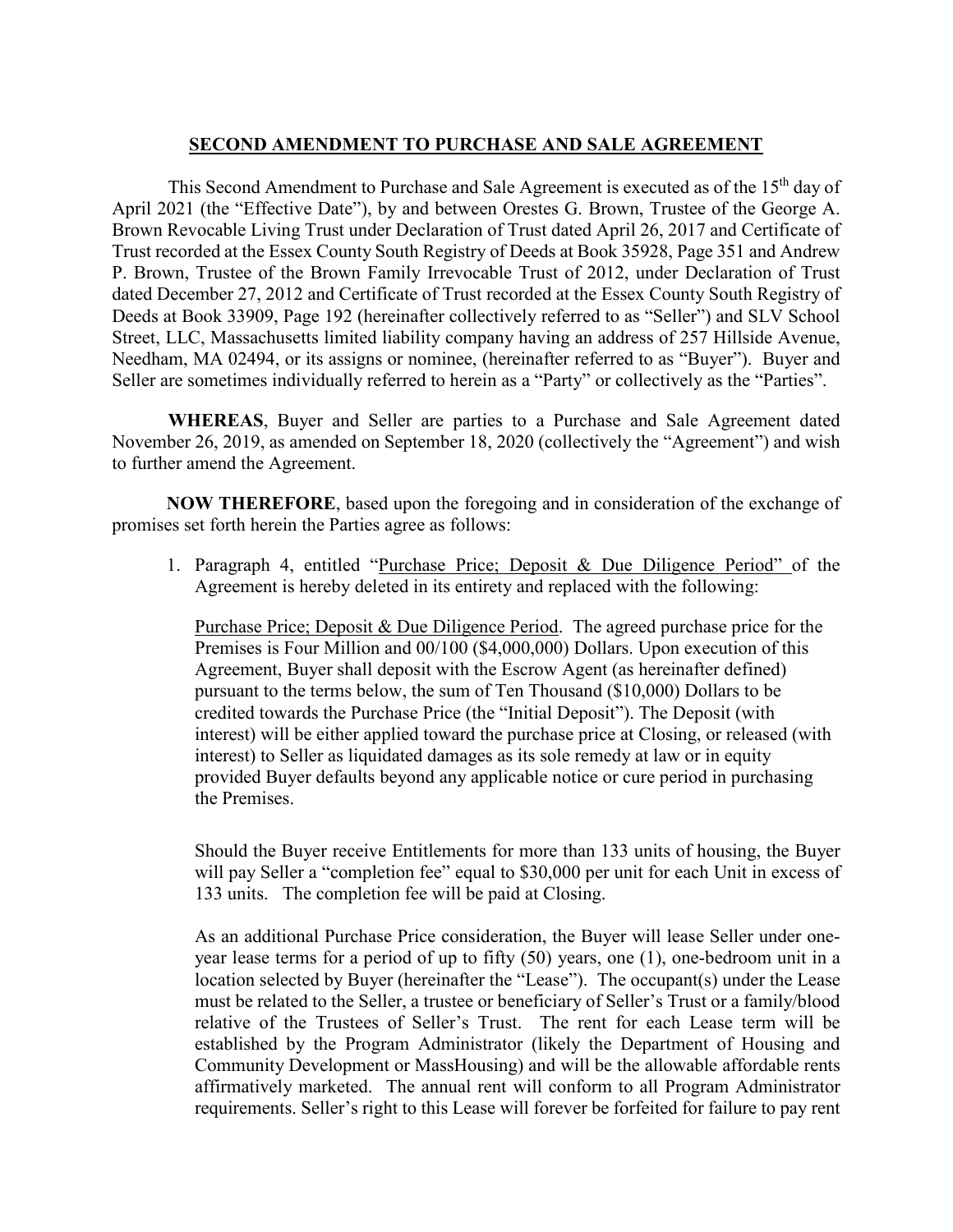or violations of terms and conditions of the Lease, which Lease will be generally consistent with the terms and conditions of the Lease signed by occupants of the Property's affordable units. Should 150 units or greater be approved by the Manchester Zoning Board of Appeals, requiring no greater than 25% affordable units, an additional (1) two-bedroom unit will also be leased to the Seller, a trustee or beneficiary of Seller's Trust or a family/blood relative of the Trustees of Seller's Trust under the same terms and conditions outlined above (hereinafter the "Two bedroom Lease"). The final terms and conditions of this additional Purchase Price consideration and both the Lease and the Two bedroom Lease will be detailed in a more formal agreement to be mutually agreed upon within sixty (60) days of the Closing Date.

All deposits shall be held by KJP Partners, LLP, as escrow agent, subject to the terms hereof. In the event of any disagreement between the Parties concerning to whom escrowed funds should be paid, the escrow agent shall retain said deposit pending written instructions mutually given by the Buyer and Seller. The escrow agent shall abide by a decision of a Court of competent jurisdiction concerning to whom the funds shall be paid and shall not be made a party to a pending lawsuit solely as a result of holding escrowed funds. Should the escrow agent be made a party in violation of this paragraph, the escrow agent shall be dismissed and the party asserting a claim against the escrow agent shall pay the agent's reasonable attorney's fees and costs. Buyer and Seller jointly and severally agree to indemnify and hold the escrow agent harmless from and against any and all claims, costs, and damages in connection with any dispute as to the release of said escrow funds.

Due Diligence Period: The Parties acknowledge that Buyer will continue to have the right to engage in due diligence activities upon reasonable notice to the Seller and this right shall exist through the date of Closing, Buyer will have the right to conduct such due diligence with respect to the Premises as it shall desire, including, without limitation, engineering, environmental, soil and other physical inspections and testing, and reviews of any title policies, surveys, permits, approvals, leases, plans and specifications in Seller's possession and all other public documentation pertaining to the condition, ownership and operation of the Premises. Buyer will also have the right to speak with City and State Agencies, during the Due Diligence Period. Seller shall cooperate with Buyer and its agents and representatives in connection with such due diligence, including (i) providing copies of all such documentation in Seller's possession within ten days after the execution of this agreement, and (ii) permitting access to the Premises during normal business hours and upon reasonable notice. In making any physical inspections of the Premises, Buyer will (1) not materially interfere with the activity of persons occupying, using or providing service at the Premises, (2) restore promptly any physical damage caused by such inspections, other than reasonable wear and tear, (3) pay the fees and charges of all persons engaged by it, and (4) except to the extent caused by Seller's negligence or willful misconduct, indemnify, defend, and hold harmless Seller from any loss, injury, damage, claim, lien, costs or expense, including reasonable attorneys' fees and costs, arising out of a breach of the foregoing agreements by Buyer in connection with the inspection of the Premises.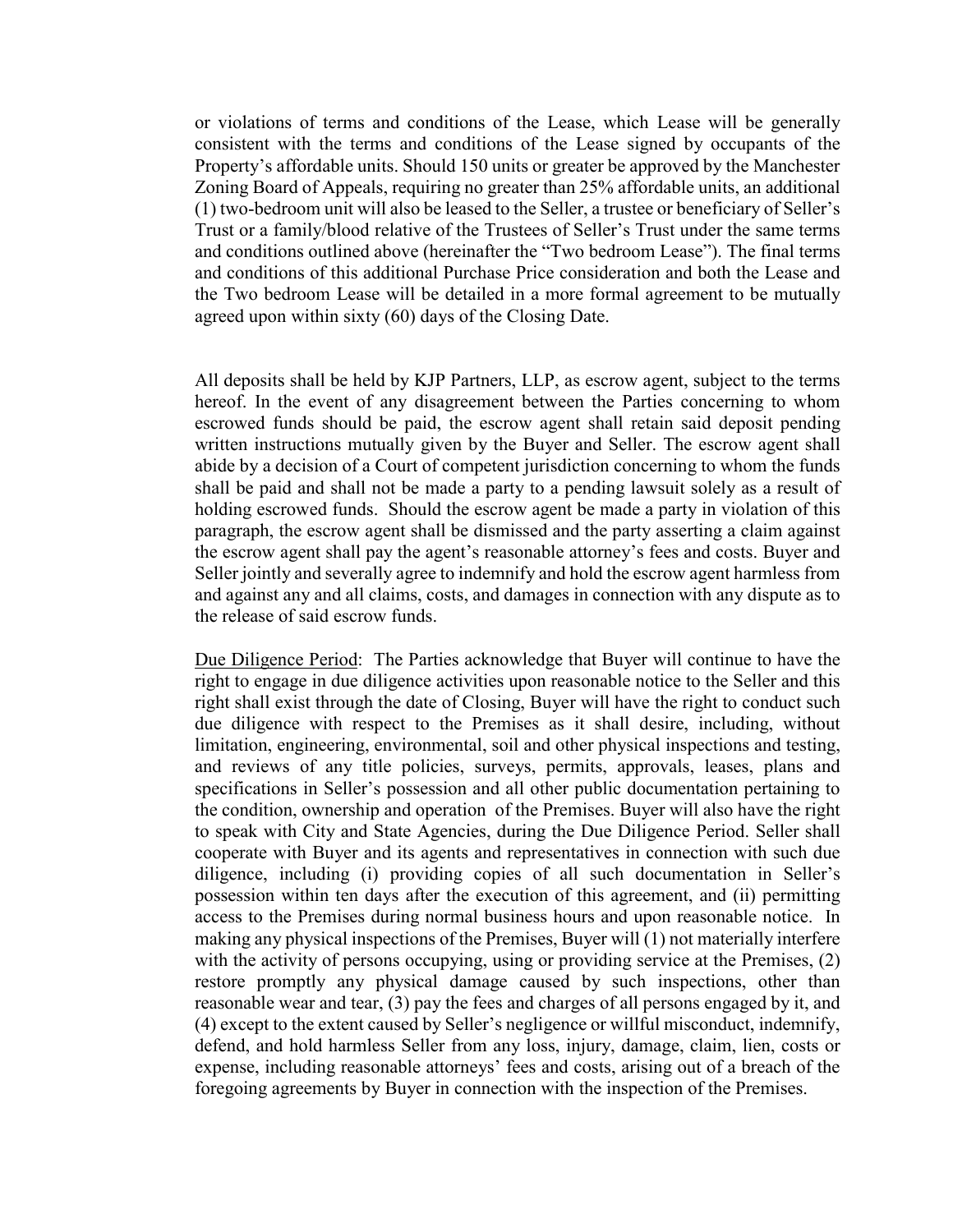2. Paragraph 5, entitled "Development Permits" is amended as follows:

Second sentence is deleted and replaced with the following: Buyer shall submit its application for a Project Eligibility Letter to MassHousing no later than May 15, 2021 and upon issuance of a Project Eligibility Letter ("PEL"), within 60 days, the BUYER will submit a comprehensive permit application to the Manchester Zoning Board of Appeals, and, thereafter, diligently and continuously pursue obtaining a comprehensive permit (the "Comprehensive Permit") and all other permits and approvals (other than a building permit) necessary for construction of the Proposed Development containing such terms and conditions as are satisfactory to Buyer and are requirements of a Comprehensive Permit under Chapter 40b ("Entitlements").

3. Paragraph 6 entitled "Closing/Closing Date; Closing Deliverables" is hereby deleted in its entirety and replaced with the following:

## Closing/Closing Date; Closing Deliverables.

(a) Closing. The deed to the Premises (and other instruments called for herein) are to be delivered and the purchase price paid at 1:00 o'clock p.m. on or before the date: (a) sixty (60) days after Buyer receives and records all Entitlements with all appeal periods expired and no appeal taken, at the Essex South Registry of Deeds or upon at least 48 hours prior notice from Buyer, at the offices of the Buyer's attorney or the attorney for the Buyer's lender or as determined by Buyer and Seller. The time of the closing shall sometimes be referred to herein as the "Closing," and the date thereof shall sometimes be referred to as the "Closing Date." If any date on which the Closing would occur by operation of this Agreement is not a business day in Boston, Massachusetts, the Closing shall occur on the next following business day. Notwithstanding the foregoing the Closing Date must occur by October 31, 2023 unless otherwise agreed to by the parties or in the case of a thirdparty appeal. Time is of the essence for each and every provision of this Agreement. Buyer's satisfaction or waiver of any conditions to Buyer's performance are an express condition precedent to Buyer's obligation to close on the purchase of the Property. In the event of an appeal of any Entitlements, as long a Buyer is diligently defending the appeal, the Closing Date will be extended to ninety (90) days after the issuance of a court decision without further appeal or settlement of the appeal proceedings (a "Final Decision"). Unless this Agreement has been terminated in accordance with the terms herein, Buyer will commence to pay one half of any and all real estate taxes due with respect to the Premises from and after January 1, 2022, which Buyer represents are in the present amount of \$14,331.81 per annum, until the Closing Date. Notwithstanding anything herein to the contrary, this Agreement shall terminate on September 30, 2029 regardless of any outstanding appeal. Buyer shall promptly notify Seller of the Closing Date upon receipt of all Entitlements and/or receipt of a court decision/settlement regarding any appeal of the Entitlements.